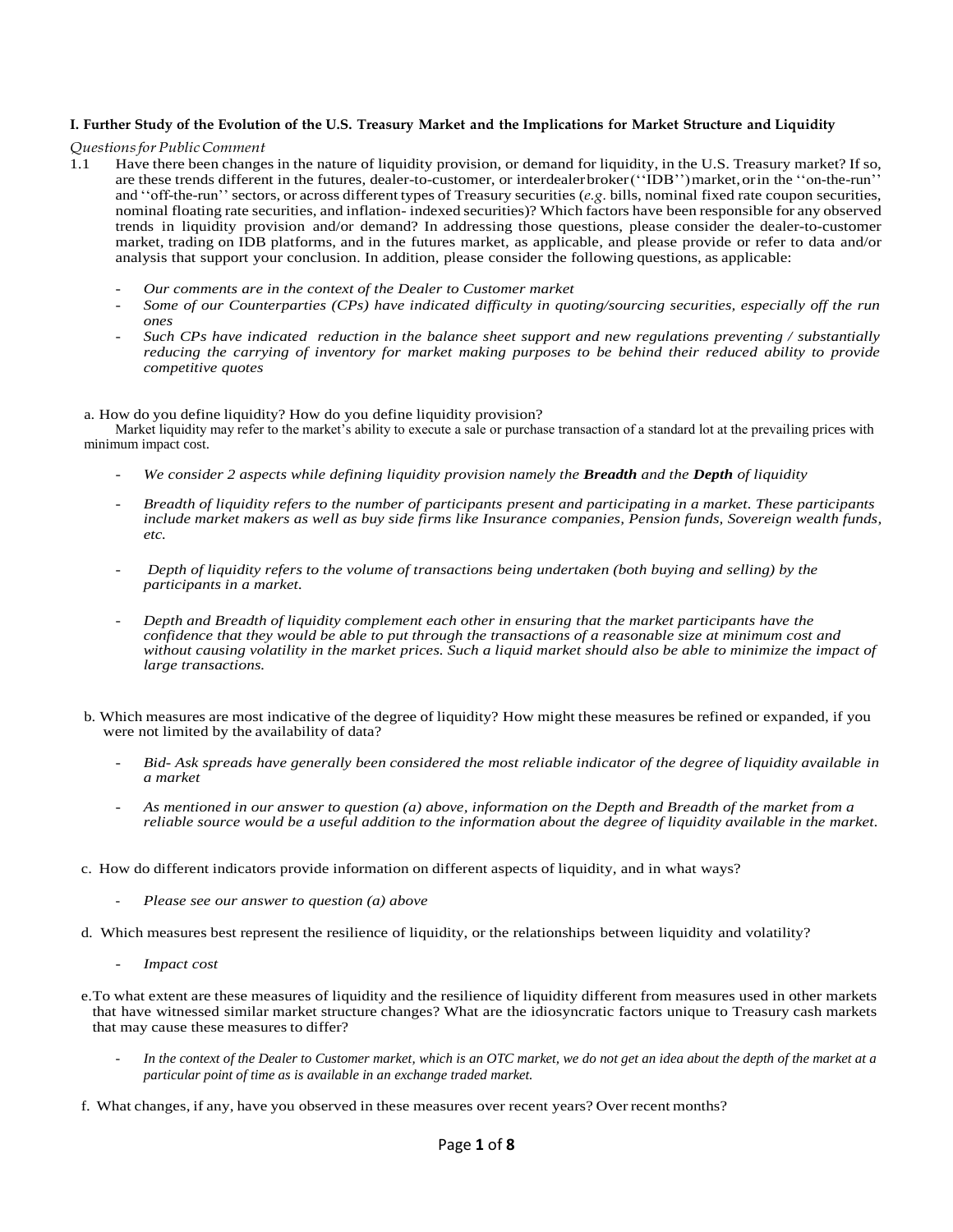- *Due to the supposed difficulty of the Counterparties (CPs) in quoting/sourcing securities, especially off the runs the bid-ask spreads in such securities have widened.*
- g. What microstructure features of the U.S. Treasury futures and cash markets, including both IDB venues and dealer- to-client markets, have affected the functioning, liquidity, efficiency and participation in these markets? What features have affected the functioning of the Treasury market as a whole?
	- *Please see our answer to question (e) above*
- 1.2 What changes, if any, have you made or observed in investment, hedging, and trading practices in response to shifts in Treasury market structure?
	- *No comments*
- 1.3 How does the way in which you transact in or provide liquidity to the U.S. Treasury market change during periods of stress?
	- *We avoid significant transaction volumes during periods of high stress or volatility*
- 1.4 Looking forward, do you anticipate significant changes in the structure of the U.S. Treasury market absent further regulatory changes? What would be the key benefits and/or risks of these changes in market structure? What key factors are likely to drive these changes? What changes are you planning to your firm's investment and trading policies, strategies, and practices?
	- *No comments.*
- 1.5 What changesto the U.S. Treasury market structure, whether through public or private sector initiatives, might be advisable given the recent and expected future evolution? What role should the public sector play in driving or facilitating these changes?
	- *Greater transparency regarding the depth of the market would help real money investors like ourselves.*
	- *It is not necessary that only banks should do intermediation. If banks are losing volumes, intermediary business should shift ideally to non-bank intermediaries. If volumes shift instead to non-market-makers, intermediation function in the UST market is likely to suffer, with long term negative consequences for market liquidity.*
	- *One way to deal with the shift in volume to non-intermediaries is to develop a microstructure that reduces the need for intermediaries – for instance, by consolidating order books across the Treasury market. To take a simplistic example, this could happen if all (or most) trading in UST market can be routed through a centralized trading system, as it happens on exchanges for equities or futures.*
	- *Alternatively, intermediation needs to be incentivized. This could happen through beneficial regulatory treatment for market making, well-defined market access (e.g., absence of end-users in inter-dealer markets) etc.*
- 1.6 What are the benefits and risks from the increased speed with which secondary market transactions take place? Do these benefits and risks differ across individual products (*e.g.* on-the- run versus off-the run securities)? How have market participants and trading venues responded to, or facilitated, improvements in speed, and how, if at all, should policy makers respond?
	- Liquidity of the market is a bigger concern for us than the speed with which the transactions are being executed.
- 1.7 To what extent have changes in Treasury financing markets affected liquidity in cash Treasury markets, and what is the best evidence of those effects? Looking forward, do you anticipate major changes in the Treasury financing markets and how would this impact the functioning of the cash Treasury markets? How have firms modified their trading strategies in expect it to develop? What implications for the Treasury market, if any, do you see as a result of these developments?
	- *No comments.*

### II. Continued Monitoring of Trading and Risk Management Practices Across the U.S. Treasury Market and a Review of the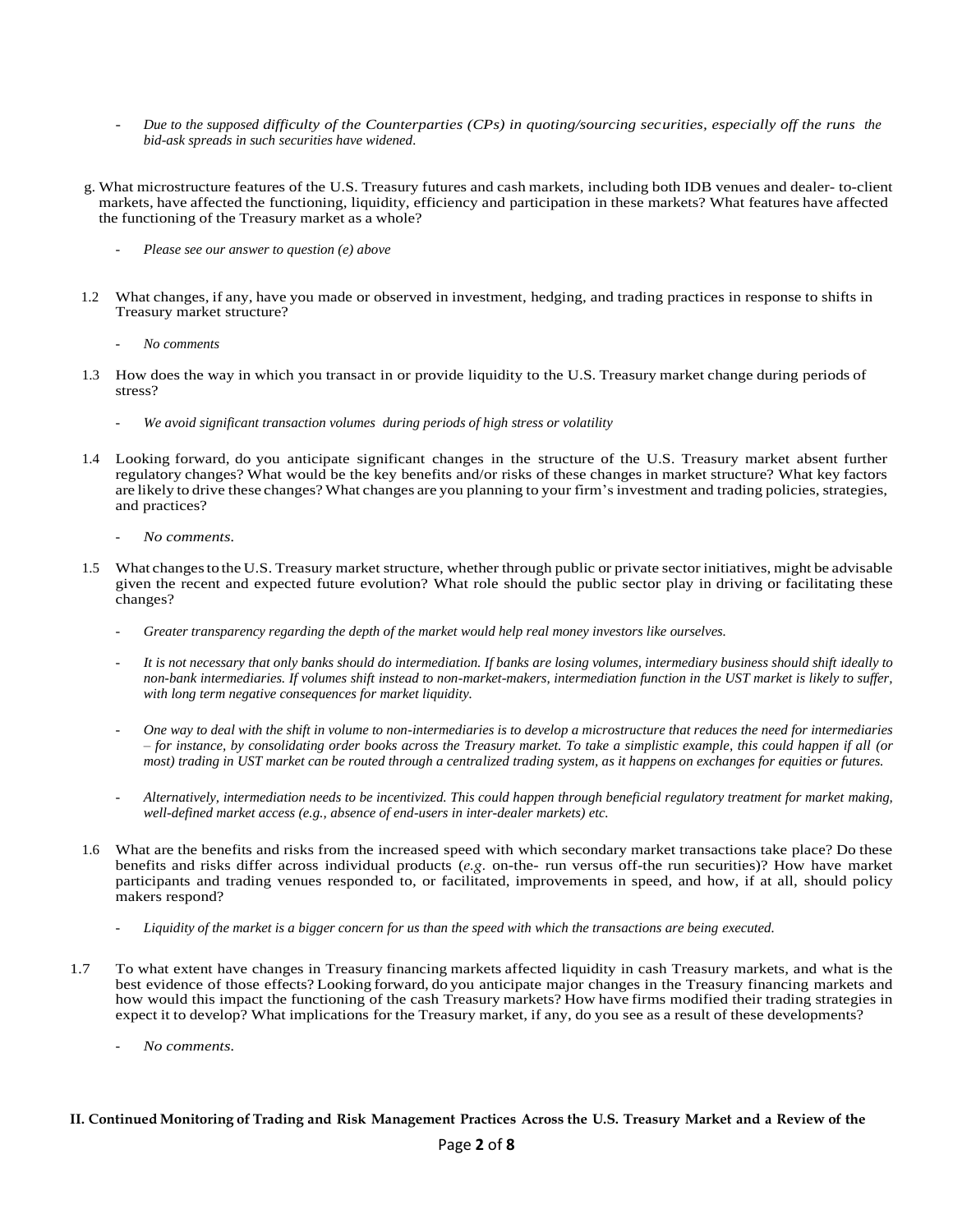### **Current Regulatory Requirements Applicable to the Government Securities Market and Its Participants**

# *QuestionsforPublicComment*

We request comment on the questions below. We are interested in what further steps the public and private sectors can take to address any outstanding risks, including operational risks to market functioning and risks to market integrity. We are also interested in the extent to which rules and practices applicable in other markets may be effective, in whole or in part, in improving the resilience of U.S. Treasury markets.

2.1 Are the risk management controls currently in place at U.S. Treasury cash and futures trading venues, as well as firms transacting in those venues, properly calibrated to support the health of the U.S. Treasury market? Why or why not? Please list the types of controls that are employed, as well as planned changes or improvements. In addressing these questions, please consider the dealer-to- customer market, trading on IDB platforms, and the futures market, as applicable. In addition, please consider the following questions:

a. What policies and risk management practices at U.S. Treasury cash and futures trading venues, as well as at firms transacting in those venues, could be improved or developed to mitigate potential risks associated with increased automation, speed, and order complexity? Please consider the risks posed by trading, risk transfer, and clearing and settlement.

- *There is a need for introducing guaranteed settlement in US Treasury cash markets.*

b. To what extent should venue-level risk management practices be uniform across Treasury cash and futures trading venues? For example, should there be trading halts in the Treasury cash market and should they be coordinated between Treasury cash and futures markets, and if so, how? Should Treasury cash, futures, options, and/or swaps venues coordinate intraday risk monitoring, and if so, at what frequency? If there were trading halts, how should they be implemented for bilateral trading activity in the Treasury cash market? What would be the primary challenges in implementing such trading halts, particularly given that trading in the U.S. Treasury cash market is over-the-counter, global in nature, and conducted on a 24-hour basis?

- *Answers are in the context of US treasury cash market.*
- *Introduction of trading halts in the US treasury cash market which serves as a safe haven in times of stress or turmoil in other financial markets is likely to detract from its status as a safe haven .*

 c. To what extent should U.S. Treasury cash market platforms be responsible for monitoring, identifying, and/or reporting suspicious trading activity?

#### - *No comments*

2.2 What internal risk controls are commonly employed by firms using automated, including algorithmic, trading strategies in the Treasury cash market? Are these different or similar to those used in the Treasury futures markets, and what are the reasons for any differences? How are such controls designed and triggered? How frequently are they triggered? What internal process controls commonly govern the implementation and modifications of tradingalgorithms?

- *No comments.*

2.3 What types of algorithmic trading strategies are commonly used by participants in the U.S. Treasury market? What features do those strategies have in common, and what features differ across strategies? What are the potential benefits and risks to an effective U.S. Treasury market functioning resulting from certain algorithmic trading strategies, certain order types, and/or particular trading venue policies or practices.

- *No comments.*

2.4 How best practices are used in evaluating, and updating, risk management systems at a given firm? How does your firm make use of TMPG's best practices (referenced above) for operations in the Treasury cash market? How can best practice recommendations be utilized in order to reinforce market integrity? What are the benefits and limitations of best practice recommendations?

- *No comments.*

2.5 What are the benefits and risks associated with the current structure for clearing and settling Treasury securities transactions in the dealer-to-customer market and on IDB platforms, as applicable. For example:

a. Are intraday margining practices in the Treasury cash market for both cleared and non-cleared transactions currently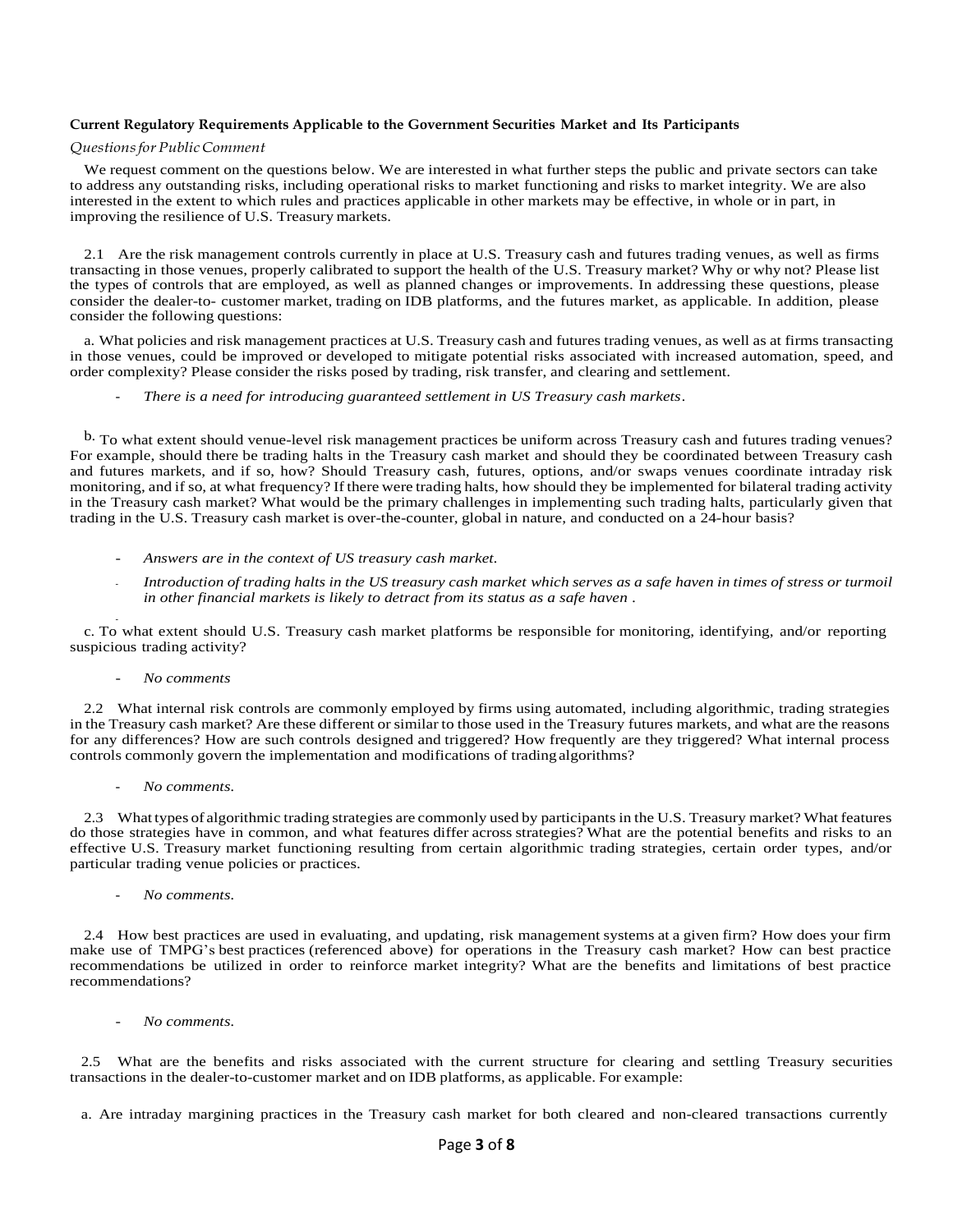sufficient to protect against counterparty risk, especially in light of the speed at which positions can be accumulated? What options are available to improve margining practices? Should the maximum potential intraday exposure of firms be calibrated relative to their level of capital? If so, how should it be calibrated? Are alternative measures of potential exposure more meaningful for automated trading strategies, and if so, which type of measures?

- *No comments.*

b. Currently, there are no statutory requirements that require participants to centrally clear cash Treasury transactions. Should such a requirement apply to any participants, particularly those with large trading activity or large positions? Would the secondary market for cash Treasury securities benefit from broader participation in centralized clearing? Why or why not?

- *Centralised clearing of cash Treasury transactions is a desirable goal .While broader participation is preferable it should at least cover all dealers ,brokers and end-users above a threshold volume*

2.6 Many of the standards applicable to U.S. securities, commodities, and derivatives markets are not applicable to the U.S. Treasury cash market. Which differences, if any, should be addressed and how should standards be aligned? How will these affect the cost of accessing or participating in these markets, as well as of transacting in these markets? Would there be any implications to U.S. federal government borrowing costs? In addressing these questions, please consider the dealer-to- customer market, trading on IDB platforms, and the futures market, as applicable.

- *Central clearing.*
- *Guaranteed settlement*
- *Settlement risk management may be done through members of the clearing house. Users would settle through such members. Any user wishing to settle directly will be required to adhere to the clearing house requirements.*
- *Introduction of such rules might raise the short term cost of participating in the market, but over time as market efficiencies and liquidity are benefited, cost of participation would be offset.*

a. What implications would a registration requirement for firms conducting certain types of automated trading, or certain volume of trading, in the U.S. Treasury market have on market structure and efficiency, investor protection, and oversight?

- *Registration and dissemination of market data would have a positive impact on efficiency, investor protection and oversight.* 

b. Should firms that conduct certain types of automated trading, or certain volume of trading, in the U.S. Treasury market be subject to capital requirements, examinations and supervision, conduct rules, and/or other standards? What would be the implications of each?

- *No comments.*

2.7 Should self-trading be expressly prohibited in the cash Treasuries market? Does self-trading provide any benefits to the markets? Are there risk management tools, either at trading firms or at trading platforms, which can effectively reduce levels of self-trading and improve trading efficiencies?

- *Self-trading should be discouraged as it may give the impression of adequate liquidity which is not accessible*.

# **III. An Assessment of the Data Available to the Official Sector on U.S. Treasury Cash Securities Markets**

# *QuestionsforPublicComment*

3.1 To what extent can trading practices in U.S. Treasury cash and futures markets be effectively monitored using only transaction and/or order data from one, not both, of those markets? Is it necessary for regulators to have visibility across all U.S. Treasury cash and derivative markets in order to more effectively monitor and oversee trading behavior in any one market? What aspects of U.S. Treasury market monitoring require data collection across cash and derivatives markets?

- *As the cash and derivative markets are interconnected and movement in one affects the other it is advisable that the regulator has visibility across all US Treasury Cash and derivatives markets. Data collection on risk exposure (position, long or short), excessive interest in specific securities can be collected across cash and derivatives markets.*
- 3.2 What frequency and type of additional data reporting to the official sector is necessary for it to effectively monitor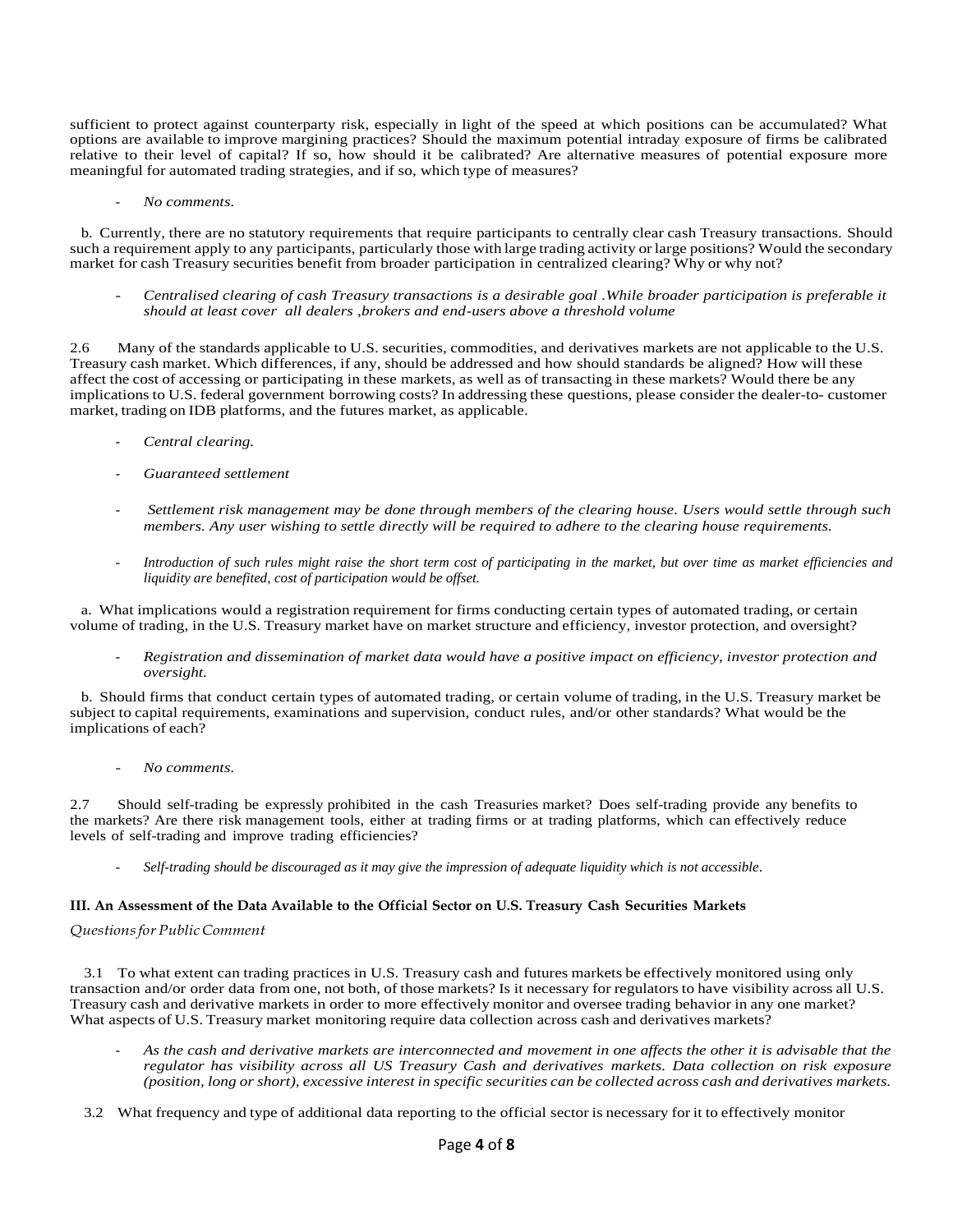functioning of the U.S. Treasury markets, including cash, futures, and financing markets? What level of data granularity is necessary for sufficient monitoring to be performed (*e.g.,* transaction data, inventories or positions, order book data, and other additional data) across venues?

- *Transaction data would add further transparency and should be disseminated as close to real time as possible.*
- *Reporting of inventory and position can be at lesser frequency, say quarterly.*

a. Should all transactions in securities issued by Treasury be subject to reporting or should reporting be limited to secondary market transactions, on- the-run benchmark issues, or some other subset of securities?

- *All transactions in securities issued by Treasury be subject to reporting , to preempt transactions shifting to nonreported securities* 

b. Should repurchase agreement transactions be reportable?

- *Repurchase agreement transactions be reportable, particularly so far as they are used to deliver into shorts.*

3.3 What criteria should be used to determine who should report to the official sector? Should both counterparties (buyer and seller) be required to report a trade or is one-sided reporting preferable? Should reporting requirements depend on the platform or execution method? Should only a subset of participants, such as brokers, dealers, futures commissionmerchants (FCMs) and commercial bank dealers be required to report transactions? Should other parties to a transaction, such as banks and PTFs, be required to report? Should trades executed on automated trading venues be reported by those venues and not the individual brokers, dealers, FCMs, bank dealers, etc. transacting on such venues?

- *Volume data can be reported by all market makers (for OTC) and all trading venues.* 

**-** *Inventory can be reported by depositories. Positions can be reported by all regulated entities.*

3.4 Should transaction reporting include identifiers for categories of end investors? What are the costs and benefits of this approach? What alternatives should be considered to permit monitoring of positions and market activity?

- *There need not be any obligation to report on end users, as long as they transact through recognized market makers or on recognized trading venues.*
- 3.5 For those instruments subject to official sector reporting requirements:

a. Should all transactions be subject to the same reporting time requirement? Are the answers different for different types of transactions or instruments?

- *See answer to question no. 3.2*

b. Should cross market transactions have special indicators to link the different legs of the transactions?

- *While this may be advisable, the compliance burden should be considered*.

c. Are there specific trades and/or trading strategies that should be considered for additional identification to ensure that regulatory organizations can accurately interpret the data (similar to Dollar Rolls or Stipulations on deliverable collateral in mortgage to-be- announced trading)?

- *No comments* 

- d. Are there other industry practices and/or special situation information that should be considered for reporting?
	- *No comments*

e. Should trade allocations be reported? Are there any special pricing issues that should be considered (*e.g.* mark ups, commissions, ATS fees) or is dollar price adequate for determining the price of the trade?

- *No comments*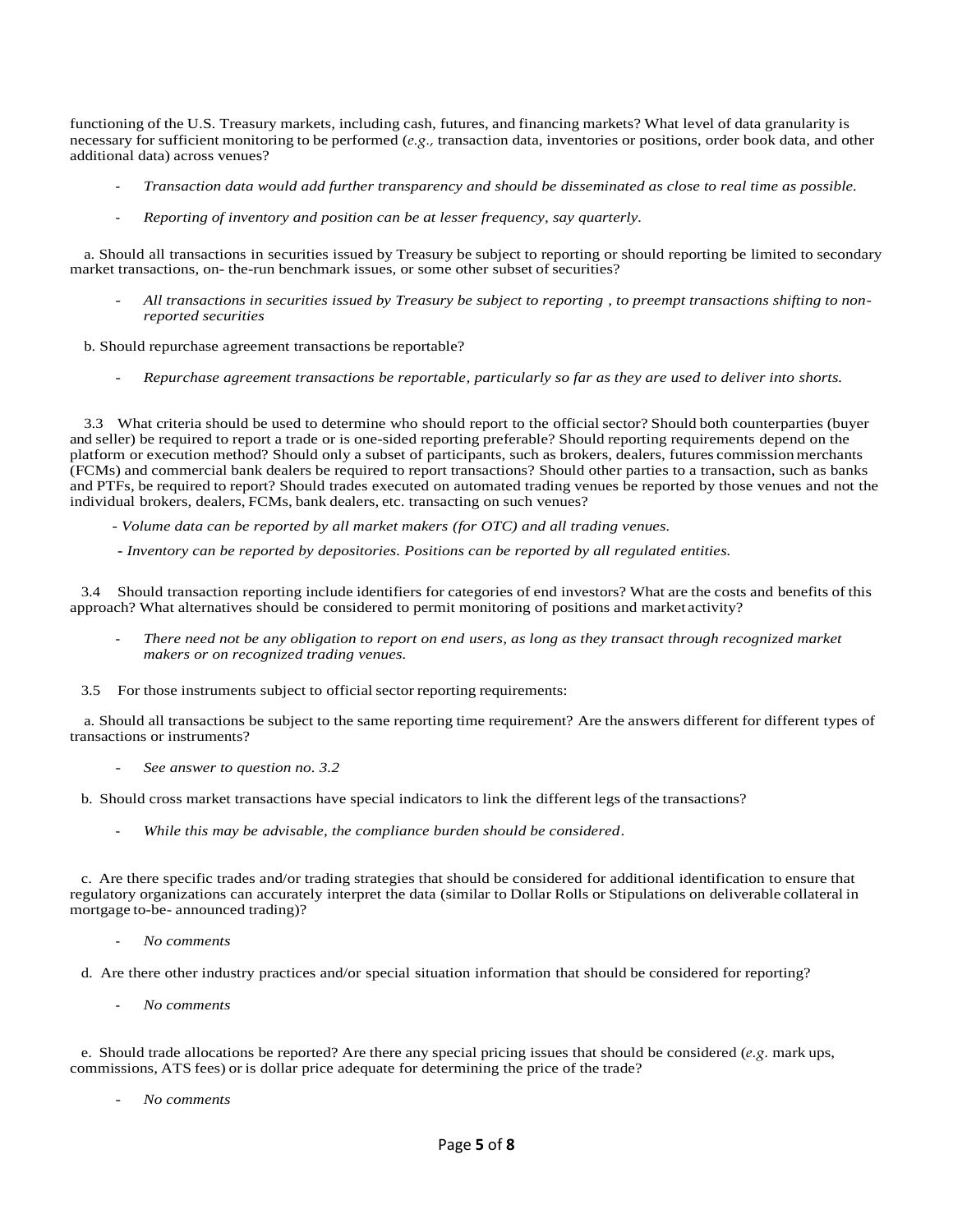f. Should settlement date and/or other settlement terms be reportable?

- *No comments* 

g. Are there any special considerations/conditions for determining the time that a trade is executed? Does this differ across trade types or venues?

- *No comments* 

h. Should transactions executed on an ATS and/or in response to an electronic RFQ be identified as such? Should the specific ATS and/or RFQ platform be identified as part of the transaction report? Are there unique characteristics of such transactions that should be identified? Should the order type giving rise to a particular execution be captured? Are there any other unique methods of transacting in the Treasury market that should be identified?

- *Such level of granularity would be useful but the cost of such reporting should be kept in consideration.*

i. Should transaction counterparties be identified uniquely or categorized by counterparty type? If the latter, what counterparty types should be identified? Are there generally accepted definitions for these categories of counterparties?

- *Transaction counterparties be identified by type. It would be useful to cover categories like banks, insurance companies, Hedge funds, trust funds, retirement funds, SWFs etc.*

j. For transactions that are already subject to reporting requirements to the official sector, are there particular data standards or identifiers that should be used for the reporting of transactions in the Treasury cash market to aid harmonization? What transmission protocols, data standards and identifiers should be utilized to enhance authorities' ability to integrate data, share information and cooperate on analysis, for both existing and new data reporting?

- *No comments* 

k. Should the identification of registered market participants be ''normalized'' acrossU.S.Treasurycash and futures transactions such that there is a consistent and unique moniker used to identify each individually registered entity?

- *No comments*
- 3.6 For those securities subject to official sector reporting requirements:

a. Should quotes and/or orders be reported? If so, should special consideration be made for certain types of quotes and/or orders (*e.g.,* electronically submitted orders versus voice orders versus RFQ)? Are there any special considerations when defining an order and/or quote? How will these special considerations affect the ability of the official sector to analyze activity in the Treasury cash markets?

- *Both quotes and orders should be reported as they both add to the market information and affect prices* 

b. Should transactions, quotes, and/or orders be reported on a real time basis? If not, what should be the reporting standard? How should orders that are executed over multiple days be handled? Are there other special considerations when defining the time of an order?

- *All transactional information should be reported /disseminated as close to real time as possible to improve transparency for the participants .Big orders may reported on the day of execution.*

c. Are there additional elements that are important for regulators to understand beyond the categories of quote/order originator, price, size and time of the order (*e.g.,* inventory or position data)? Should the type of an order or any special order instructions be collected? Should all order changes be reported? Isthe answer different for electronically submitted versus voice submitted orders?

- *No comments* 

d. Should the submitter of a quote and/or order be identified uniquely or categorized by counterparty type? If the latter, what counterparty types should be identified? Are there generally accepted definitions for these categories of counterparties?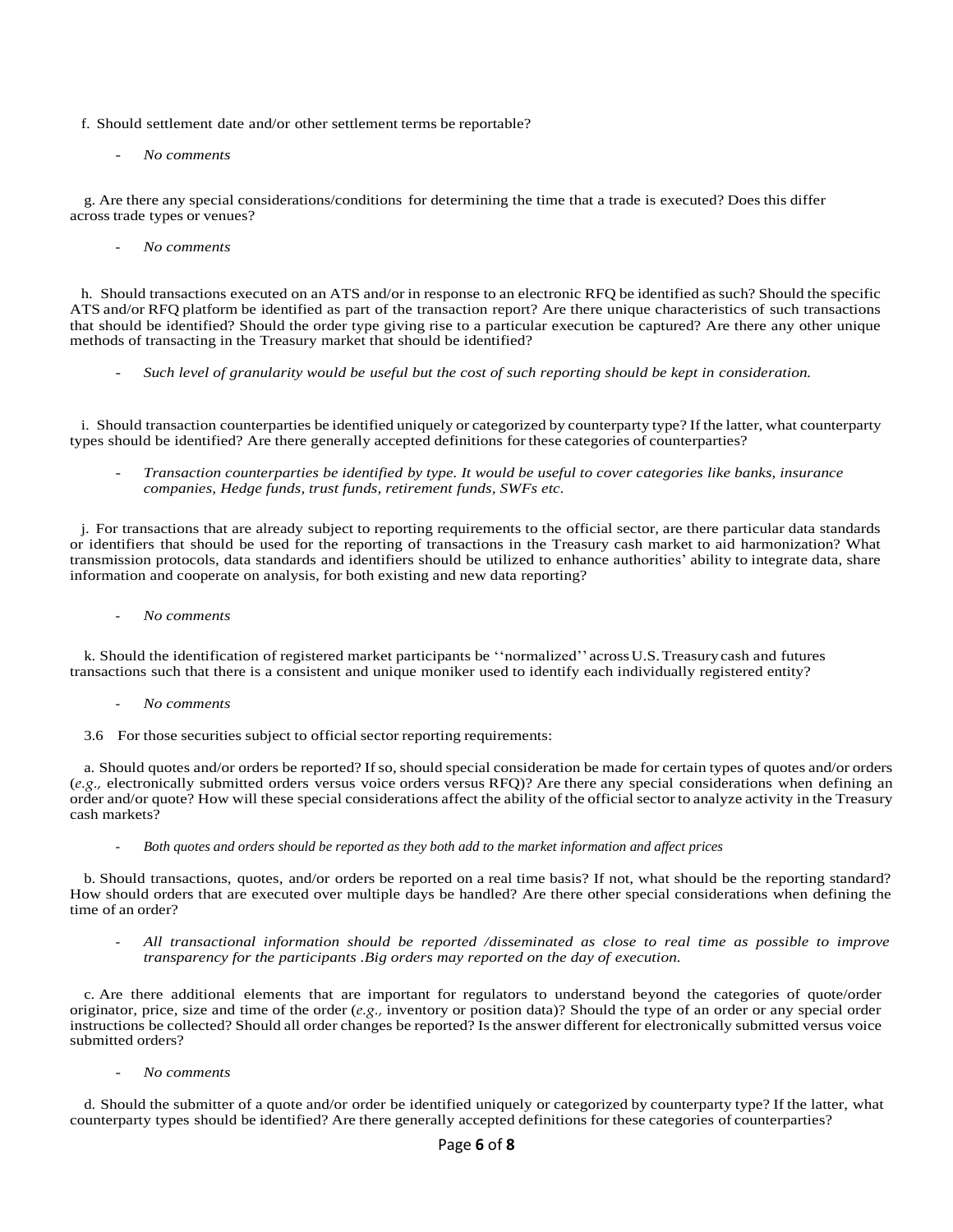- *Please see our response to question number 3.4 and 3.5(i)* 

3.7 Is it appropriate to have transactions, orders, and quotes time stamped at a certain clock precision (*e.g.,* microsecond) level? Are the answers to these questions different for different types oftransactions(*e.g.,* electronic or voice) or different products (*e.g.,* Treasury bills, notes, bonds, on- the-runs, off-the-runs, cash, or futures)? Would the answer be different for trade reporting, quote reporting, or order reporting? Would the answer be different for different categories of market participants?

- *No comments* 

3.8 Do commercial bank dealers and broker-dealers have technology infrastructures and order/execution handling in place to report trades on a continuous basis?

- *No comments*
- 3.9 As the official sector begins to collect additional data on the cash U.S. Treasury market, what operational or market factors should be assessed? Are there particular negative consequences from the implementation of data collection? If so, what are they and why do they arise?
	- *No comments*
- a. The official sector may consider different methods for receiving transaction data from Treasury markets. For instance, it may rely on existing reporting regimes, or it may seek to build an alternative reporting system. If the latter, what alternative reporting system should be used? What are the costs and benefits with these different approaches? Would one approach impose fewer burdens on reporters than others? If so, why and by how much?
	- *As far as possible all near real time data reporting should be automated – from the trading venue or from the market maker's system to a public repository. This would minimize reporting burden.*
- b. Would one approach impose fewer burdens on smaller reporters than another? If so, why and by how much?
	- *Reporting burden should be on trading venues /market makers. Its impact on the end-users should be absent or minimal*
- c. Is the answer different for trades, orders, quotes, or execution methods?
	- *No*
- 3.10 What additional infrastructure would be necessary for market participants to begin reporting comprehensive U.S. Treasury market transaction data? Should reporting requirements be phased in? If yes, how and why? Does phasing affect the cost of implementation for market participants? What transmission protocols, data standards and identifiers should be utilized to minimize reporting burdens?
	- *No comments*
- 3.11 Will the requirement to report transactions in the Treasury markets affect competition in this market? Who would be affected and how? What data or empirical evidence support this position?
	- *Greater transparency in the market is likely to have a positive impact on price discovery and market integrity.*

#### **IV. An Assessment of the Data Available to the Public on U.S. Treasury Cash Securities Markets**

### *QuestionsforPublicComment*

We request comment on the questions below. We are interested in the appropriate level and form of data about Treasury market activity that should be made available to the public. This includes use of transmission protocols, data standards and identifiers to facilitate the public's ability to link and integrate data.

4.1 Is the publicly available information for U.S. Treasury market trading activity sufficiently transparent to foster an efficient, healthy, and liquid market? What changes to public reporting would be most advisable, if any, including the use of data standards and identifiers?